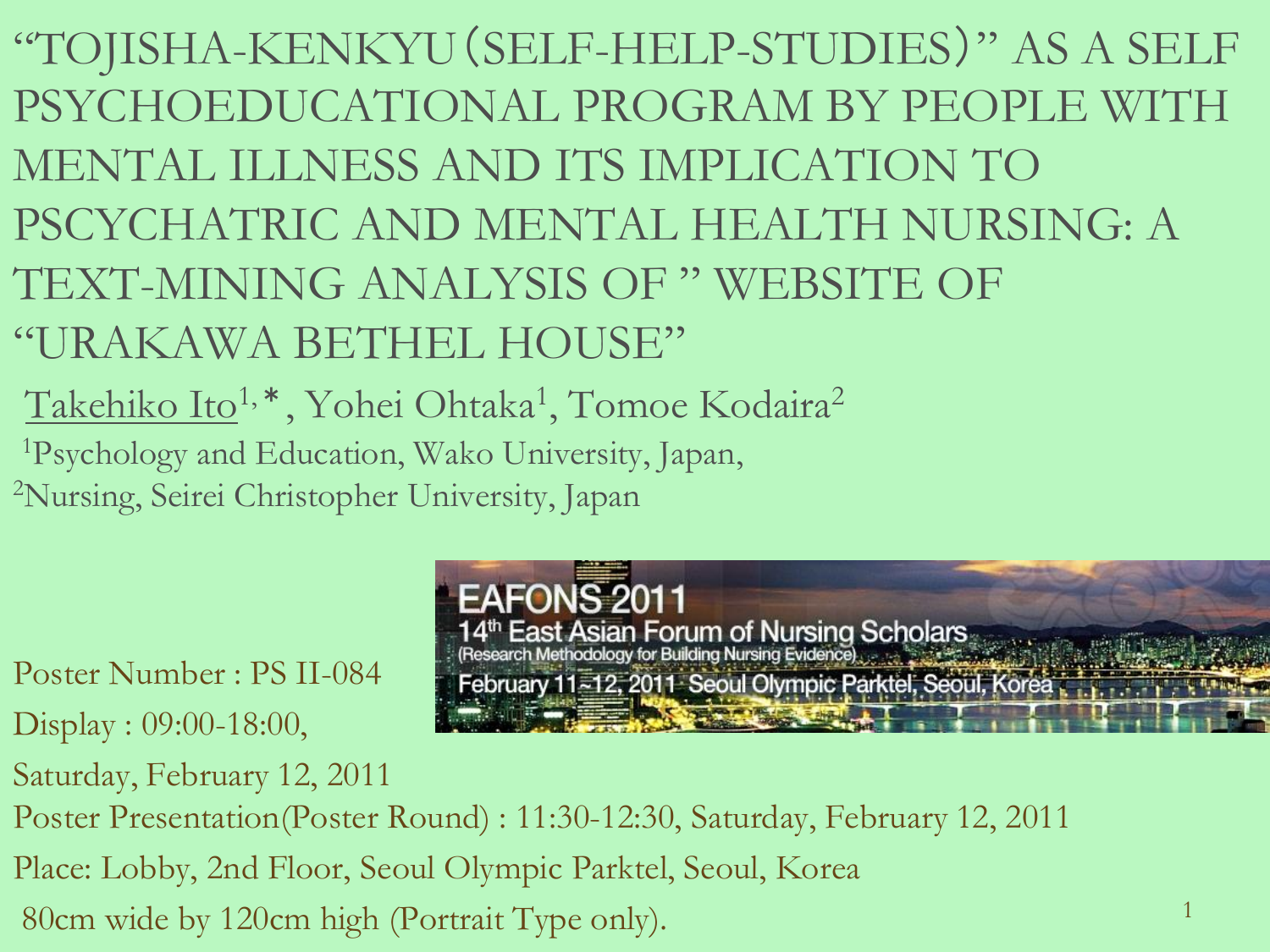



## **What is Urakawa Bethel House**

**Urakawa is a small town with 50 thousand population. Annual business income: 100 million yen (=one million dollars per year)]**

Urakawa has unique ideas and philosophy uniquely created by the history of mental health welfare activities in these 30 years. Psychiatric therapy in Urakawa focuses not on curing the disease but on reclaiming of human hardship or trouble. "Reclaiming of human hardship" is one of Bethel House's philosophical principles. Medical staff will help people's transition from avoidance of hardship to live human life to descending to reality.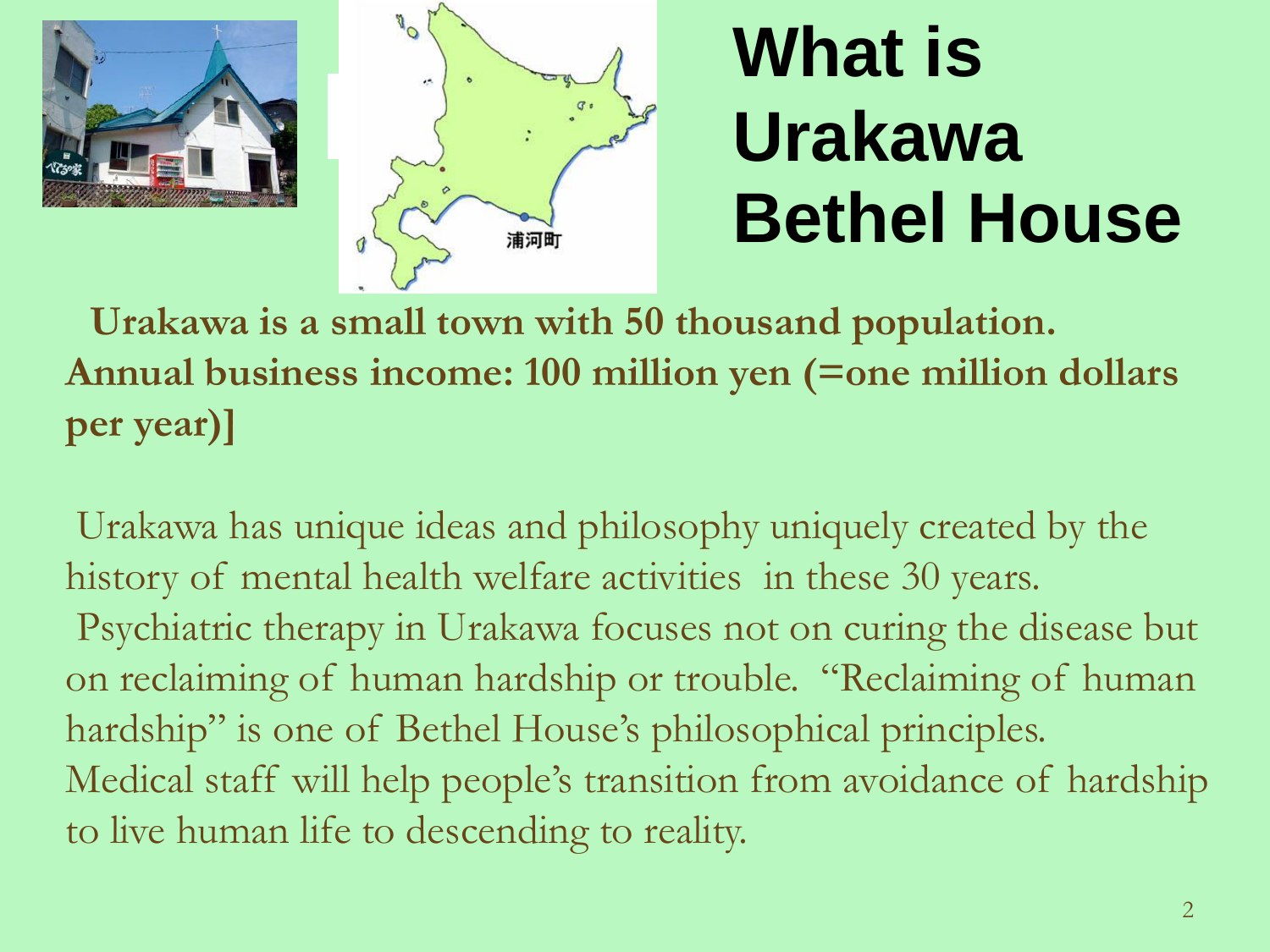- **Philosophy of Urakawa Bethel House are represented by the following 16 slogans.**
- **(1)Working**
- ①安心るれぼさてし職場作り**Our workplace permits safe and secure skiving.**
- ②手を動りよすか口を動せか **Talking rather than doing when working together.**
- ③利益をろこといなの大切に**Something important lies in profitable area.**
- ④三度の飯グンィテーミりよ**Meeting rather than eating.**
- **(2)Trouble**
- ⑤幻聴らか幻聴へんさ**Respect Mr. /Ms. Auditory Hallucinations as your guests.**
- ⑥自分うよけつで自分の病名**Name your own disease by yourself.**
- ⑦いたみいいがまんまのそ**You are all very fine as you are.**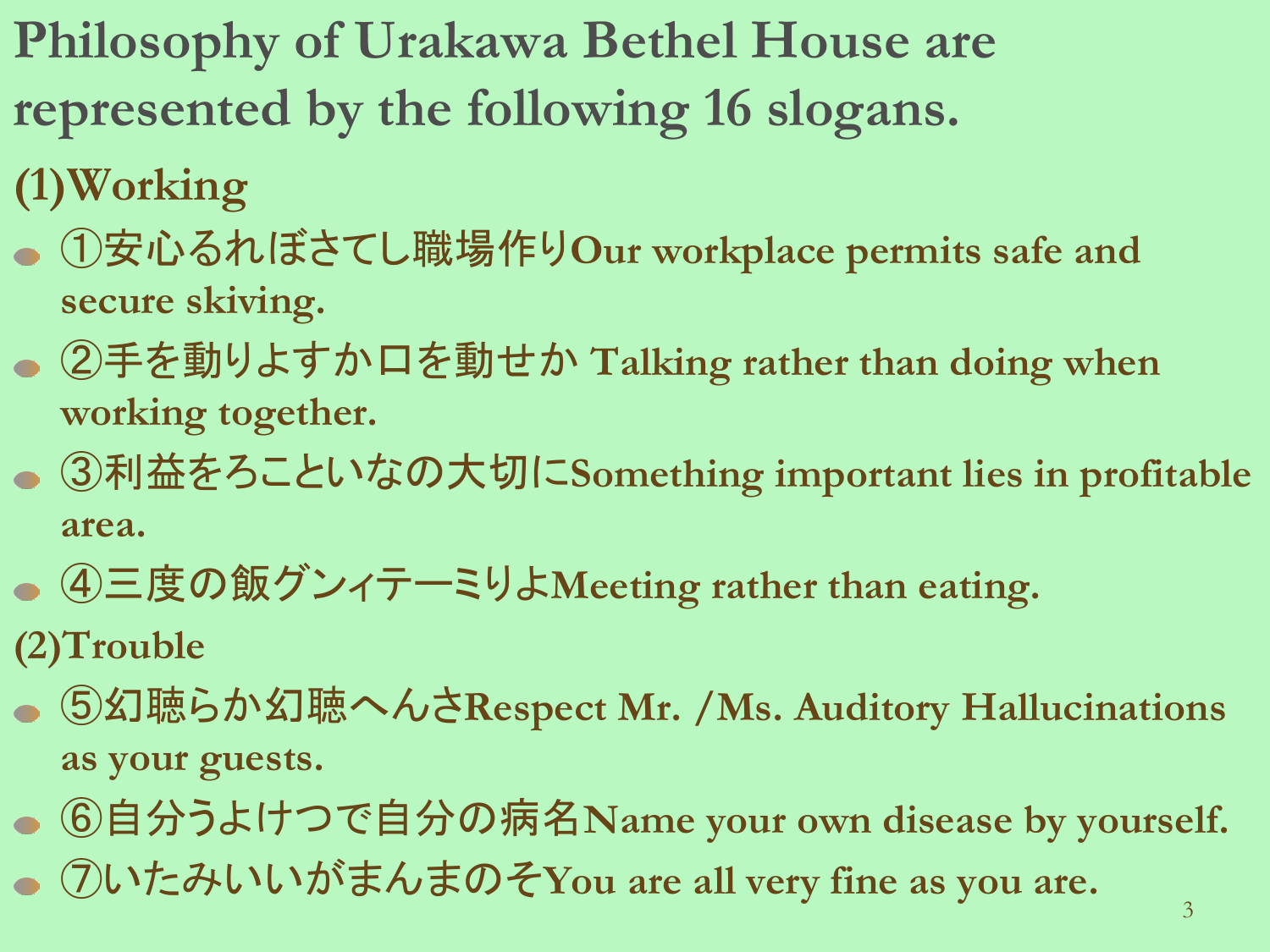# (Continued)

#### **(3)Weakness**

- ⑧弱をさ絆に**Weakness creates a bond.**
- ⑨弱をさ力に**Weakness is power/ strength.**
- ⑩場の力を信るじ**Believe the power of the field**
- ⑪問題でけらだ順調**Having trouble everywhere is all very fine.**
- ⑫弱のさ情報公開**Disclose information of weakness.**

#### **(4)Quality of Life**

- ⑬偏見差別大歓迎 **Prejudice and discrimination are always welcome.**
- ⑭昇る人生らか降るり人生へ**Descending life rather than ascending life**
- ⑮苦労を取り戻す**Reclaim your own human hardship.**
- ⑯でれそ順調**Let it be as it is.** <sup>4</sup>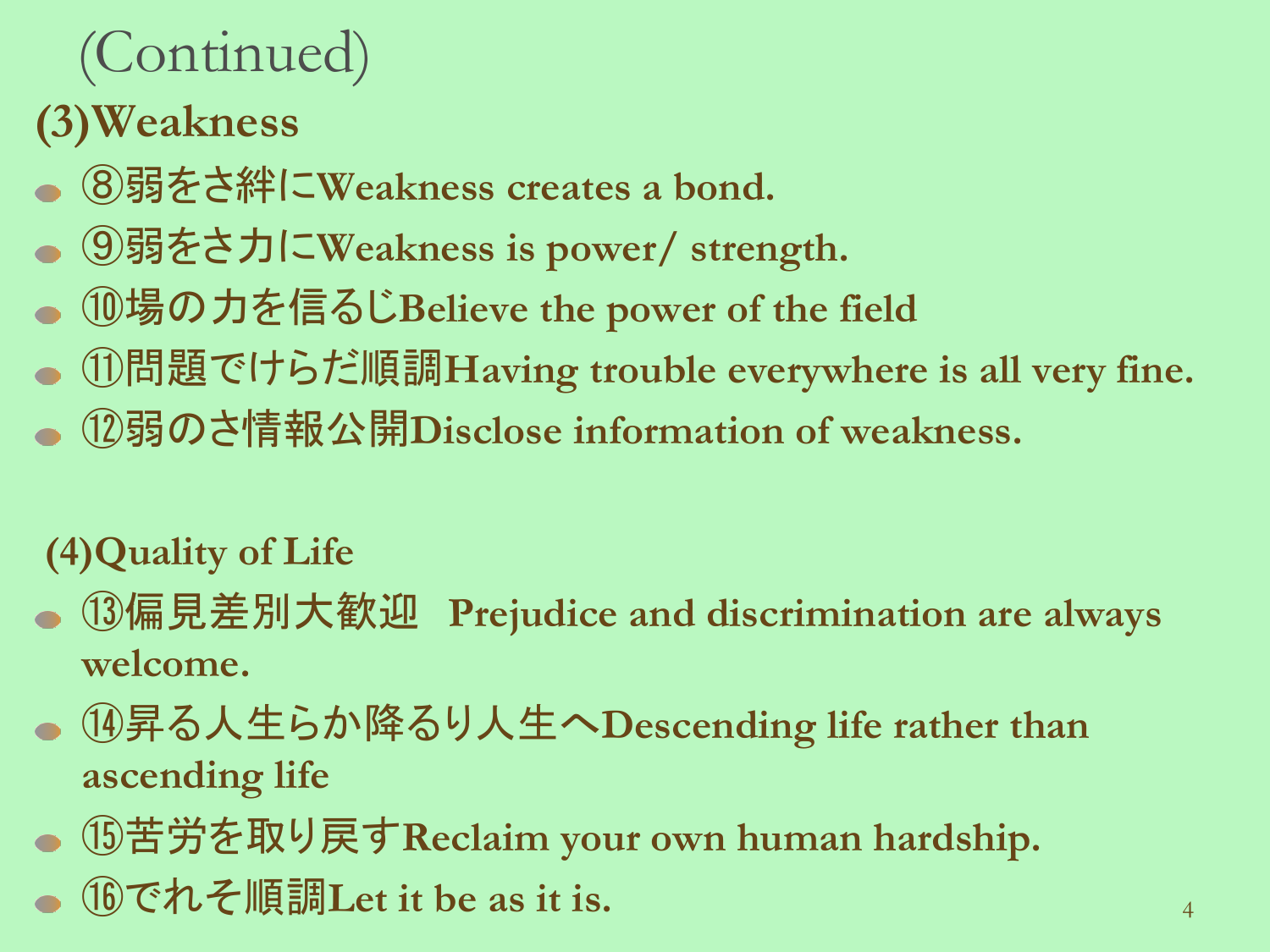### Purpose

Tojisha-kenkyu (Self-help study) is one of effective psycho-educational programs for people with mental disabilities, such as schizophrenia, to recover from their illness.

- Urakawa Bethel House has opened a website to show how self-help studies were conducted for the mentally disabled people by sharing their difficulties and seeking for solutions together by themselves.
- 5 The purpose of the present study is to show characteristics of self-help studies by analyzing the website by using text mining method.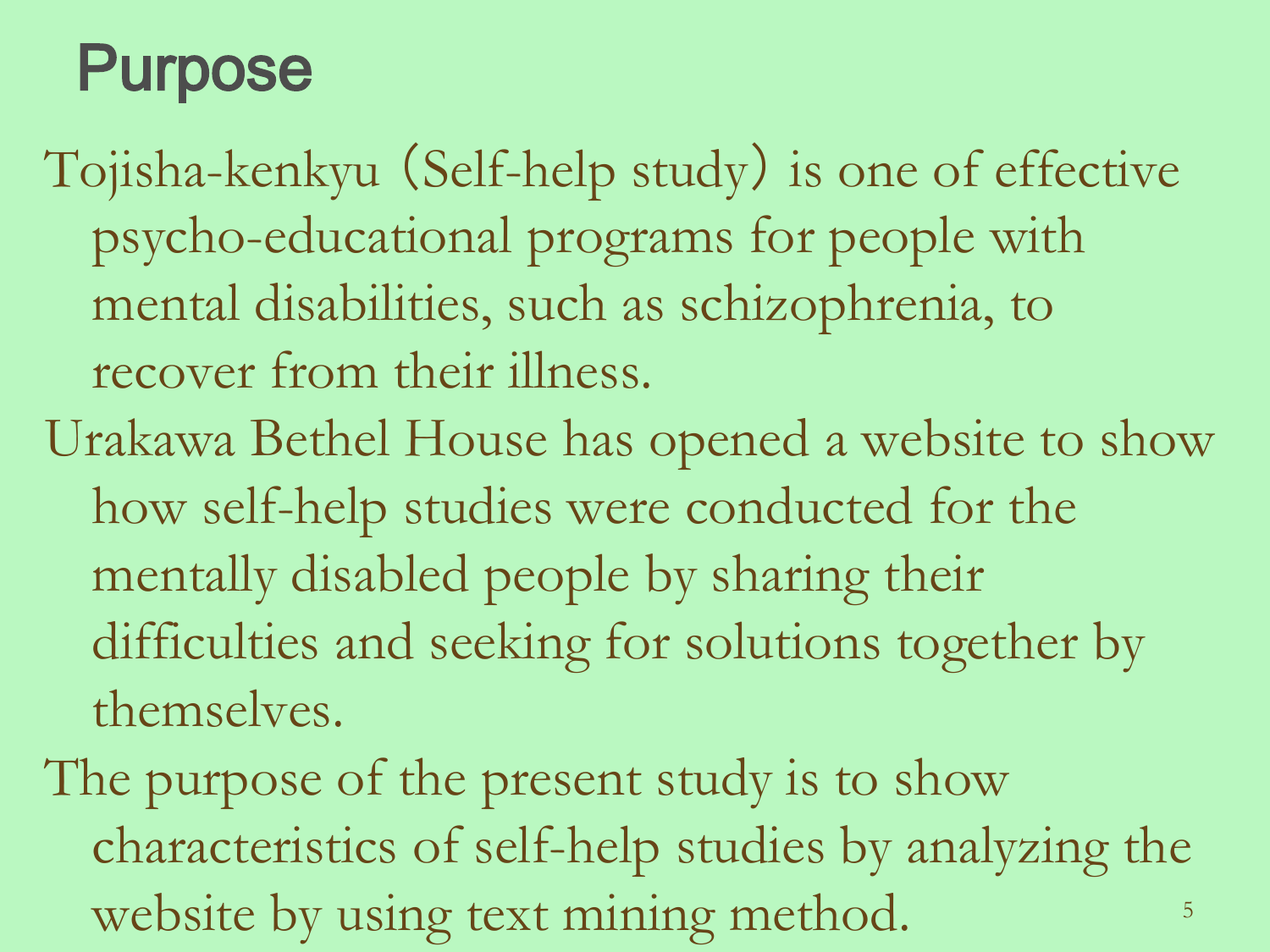



- Target: Bethel Net on line run by Urakawa Bethel House retrieved on 2008/10/31, which was named as "Rooms of self-helping studies"
- $\bullet$  Episodes vol.001 $\sim$ 018 were analysed by using a textmining software, Text Mining Studio, Ver 3
- URL:http://bethel-net.jp/index.html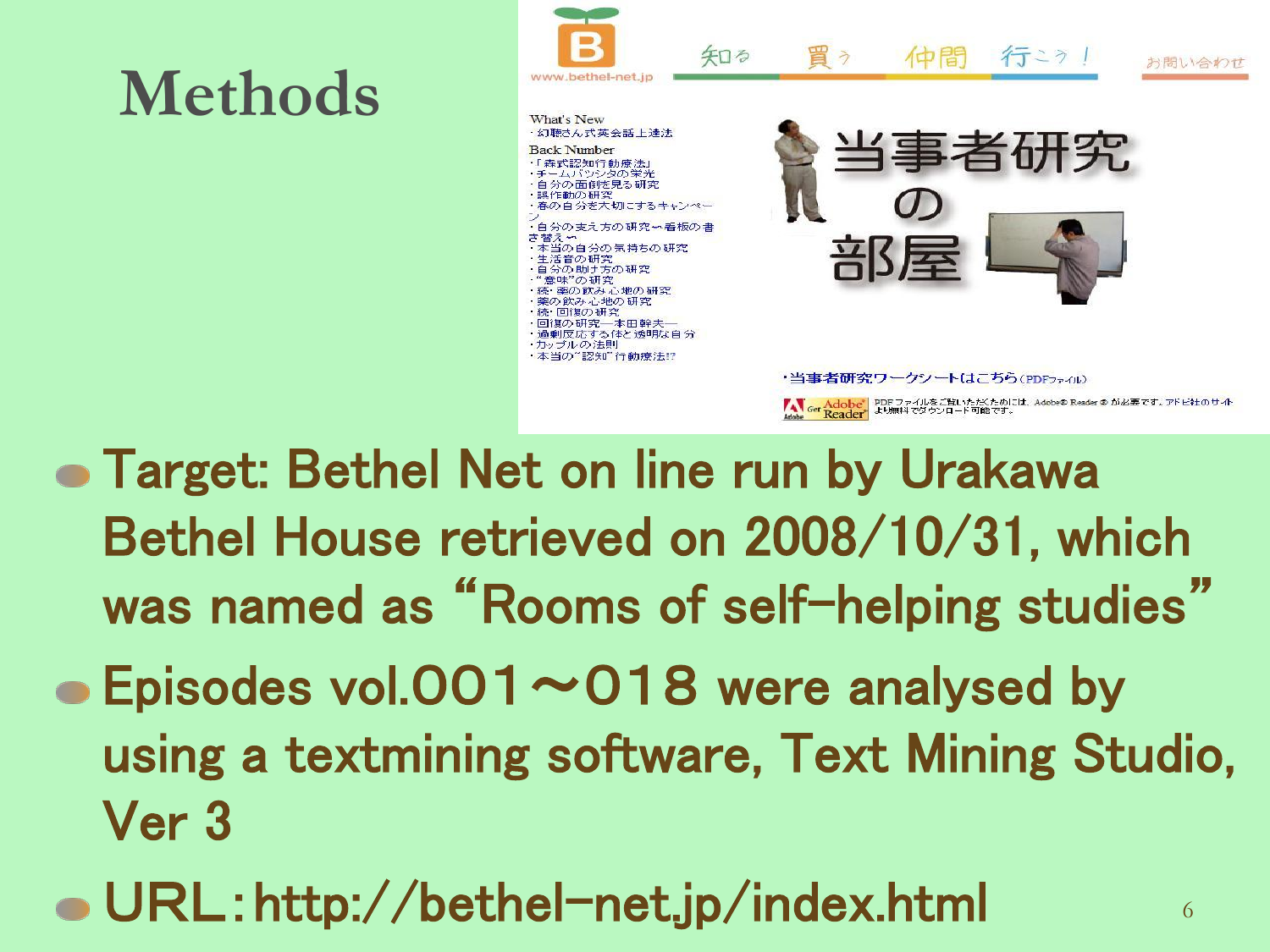### Results

- The results revealed some of key words that characterized the self-help studies, namely, "myself," "trouble," "person," "peer," and "disease/ illness".
- The word network analysis demonstrated some characteristics which reflected an act of thinking together through self-help study for the recovery of those people's own life.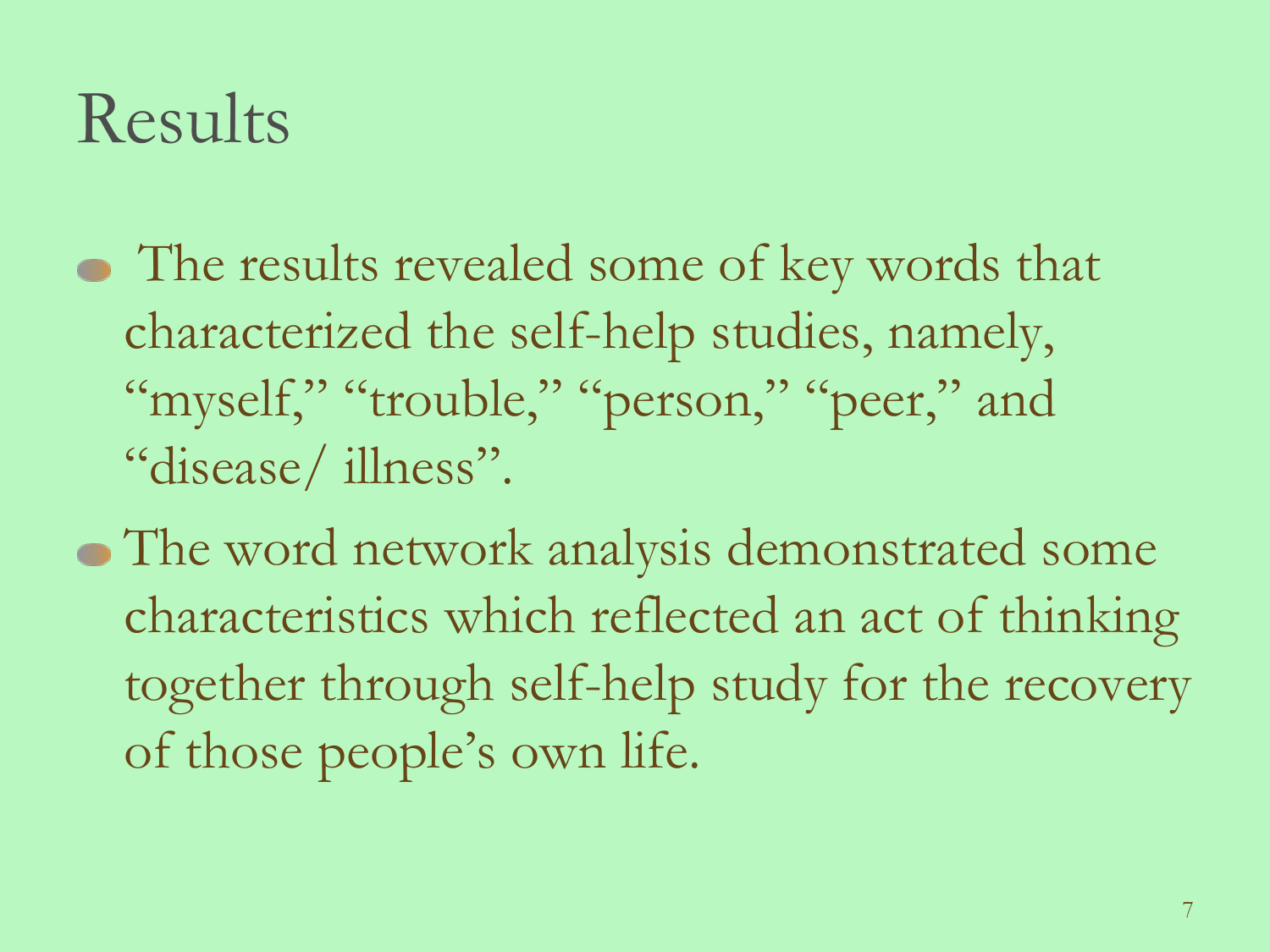Fig. 1 A summary of whole word network in vols. 001-018: An analysis related to action words

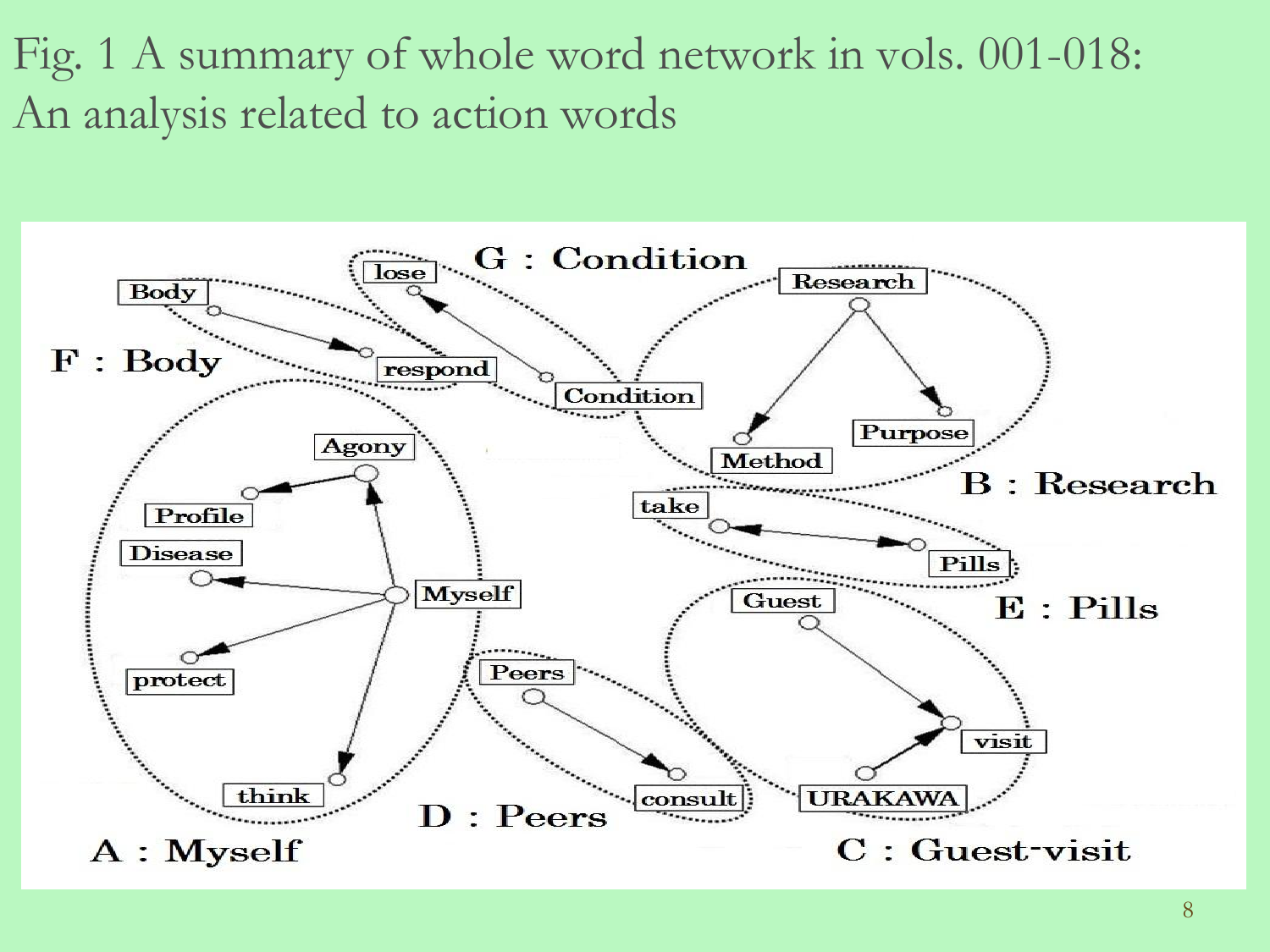#### Fig. 2A summary of whole word network in vols. 001-018: An analysis related to image words